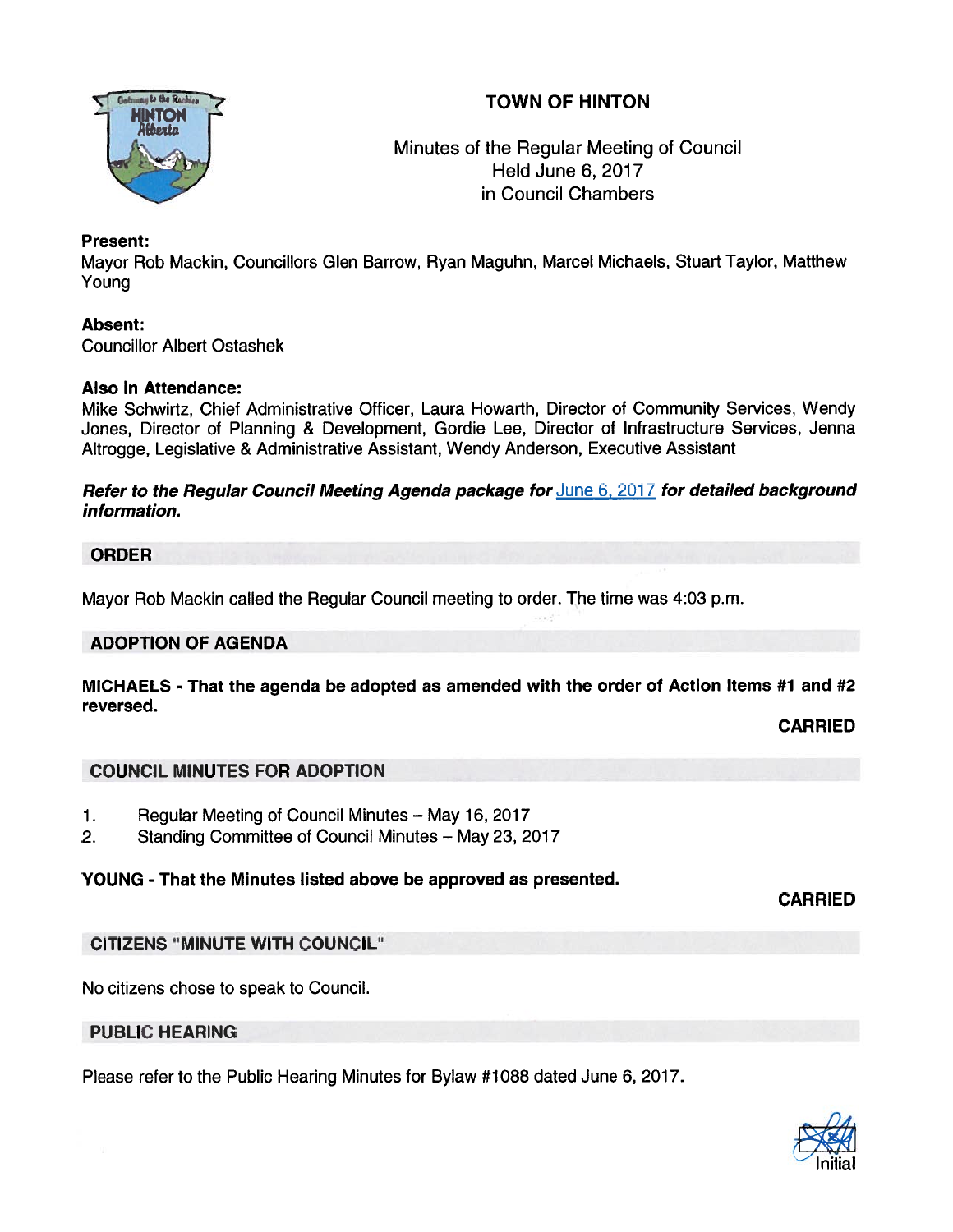# ACTION ITEMS

- 1. Amendments to Land Use Bylaw No. 1088
- BARROW That Council <sup>g</sup>ive Second Reading to Land Use Bylaw Amendment No. 1088-1:
	- a) Land Use Bylaw Edits Overview and Redesignation of Local Zoning Steele **Crescent**
	- b) Rezoning Application for 100 & 200 Drinnan Way.

CARRIED

YOUNG —That Council give Third Reading to Land Use Bylaw Amendment No. 1088-1:

- a) Land Use Bylaw Edits Overview and Redesignation of Local Zoning Steele **Crescent**
- b) Rezoning Application for 700 & 200 Drinnan Way.

CARRIED

2. Award of Tender for 2017 Capital Work Projects

MAGUHN - That Council award the Tender received for the 2017 Capital Work Projects for Meadow Drive and Athabasca Avenue to GS Construction in the amount of \$5,779,074 with the construction of Switzer Dr./Kelley Road Waterline abandonment and replacement and Firehall sidewalk and drainage swale to be included with <sup>a</sup> not-to-exceed budget of \$300,000 to suppor<sup>t</sup> overall cost savings.

# CARRIED

3. Legal Matter - \$35,000 Capital Expense Approval

Councillor Michaels recused himself from voting as he was not in attendance for the May 23, 2017 In Camera Meeting.

MAGUHN - That Council approve that Administration spen<sup>d</sup> <sup>a</sup> maximum of \$35,000.00 for the purposes of procuring services in suppor<sup>t</sup> of <sup>a</sup> legal matter as disclosed to Council at the Standing Committee Meeting (In-Camera) on May 23, 2077.

CARRIED

4. Inter-Municipal Assessment Review Board Agreement and Bylaw #1115

YOUNG - That Council gives First reading of Bylaw #1115.

CARRIED

TAYLOR - That Council gives Second reading of Bylaw #1115.

CARRIED

MICHAELS - That Council <sup>g</sup>ives Unanimous Consent for Third reading of Bylaw #17 15. CARRIED